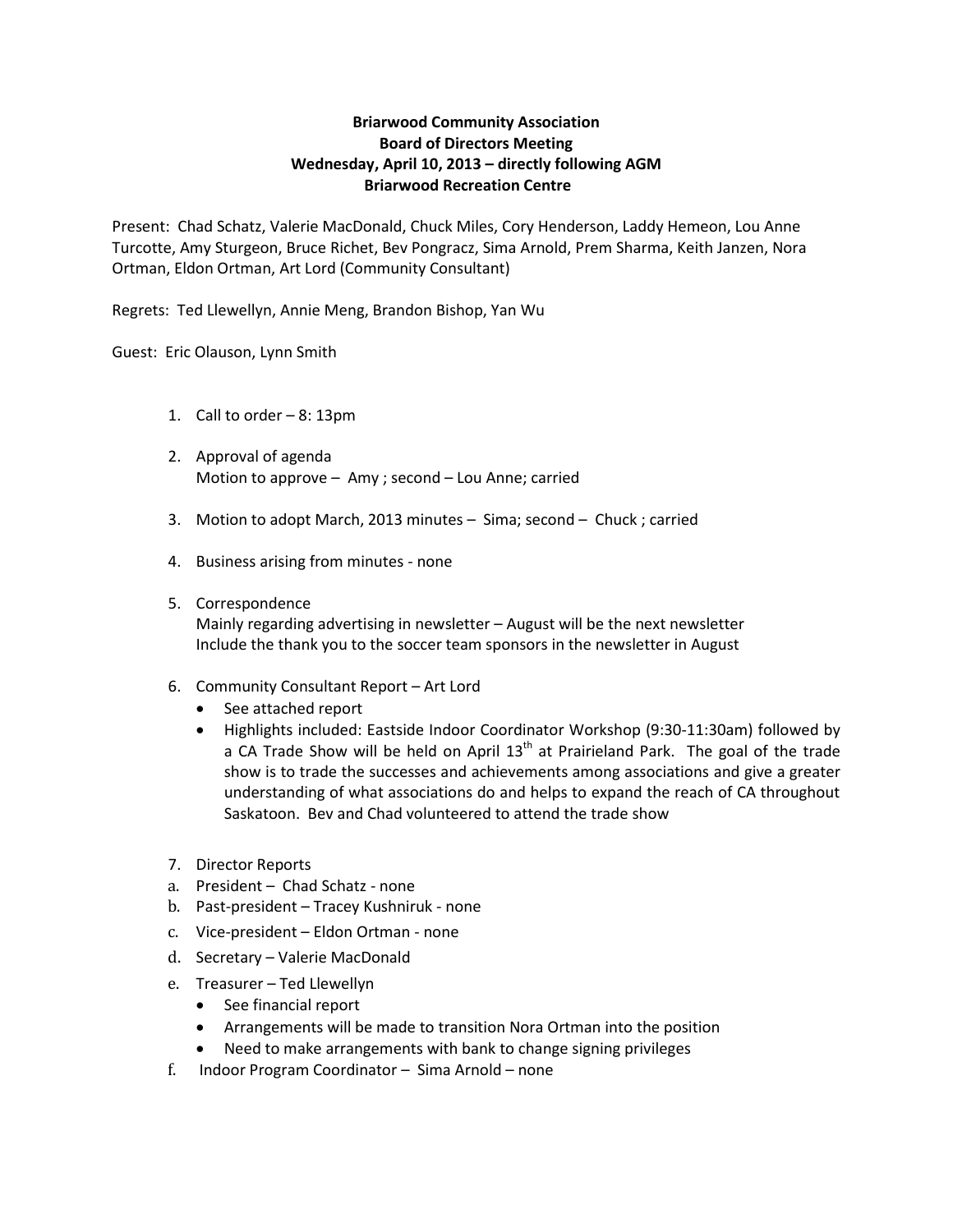- g. Team Sports Coordinator Laddy Hemeon **Indoor Soccer**
	- Finished collecting uniforms and equipment from coaches
	- Still waiting on two more uniforms

# **Outdoor Soccer and Football**

- Registration for Kindersoccer, Soccer and Football. Kindersoccer – 70 participants (49 last year) U6 Soccer – 43 participants (51 last year) U8 Soccer – 49 participants (60 last year) U10 Soccer – 62 participants (47 last year) Football – 55 participants (21 last year) Our numbers are very close from last year. Our numbers have grown quite a bit from March. These numbers are comparable to last year if you look at the age division below (as all of the children have aged up). Football registration is very high this year.
- Ordered Football shirts and kinder soccer shirts. I needed to order more football shirts than I had planned, due to the increase in numbers.
- Ordered soccer equipment
- Registered soccer teams and contacted coaches and assistant coaches for soccer. Still looking for a few coaches for football and kinder soccer.
- Still tracking down a few registration fees from online.

## **Soccer Sponsors**

- Have gotten sponsors for all of the teams. One sponsor is doing two teams, but not having their logo on the shirts. Otherwise all of the other teams have sponsors
- Ordered shirts for the soccer season
- Had Annie put websites of the sponsoring companies on the Briarwood website.

# **Upcoming duties this month**

Get uniforms and equipment ready for the soccer and football season, submit rosters to SYSI, order water bottles, register coaches for the coaching clinic, register football teams and get rosters on the football website, distribute uniforms and equipment to coaches.

- *Motion:* to pay for the Mini FOS soccer tournaments not to exceed \$1200 Laddy; second – Bruce; carried.
- *Motion:* to purchase medals for kinder soccer, soccer and football participants, not to exceed \$1500 – Laddy, second – Chad ; carried
- h. Communications Coordinator report from Annie Meng position is now vacant
	- Followed up with ad customer to correct an error with the previous newsletter
	- Web contents updated, worked on newsletter, responded to email about advertisement requests, transferred renewed and secured the domain name for BCA web
	- Yan and Annie will continue to help but will not be remaining in the communications position.